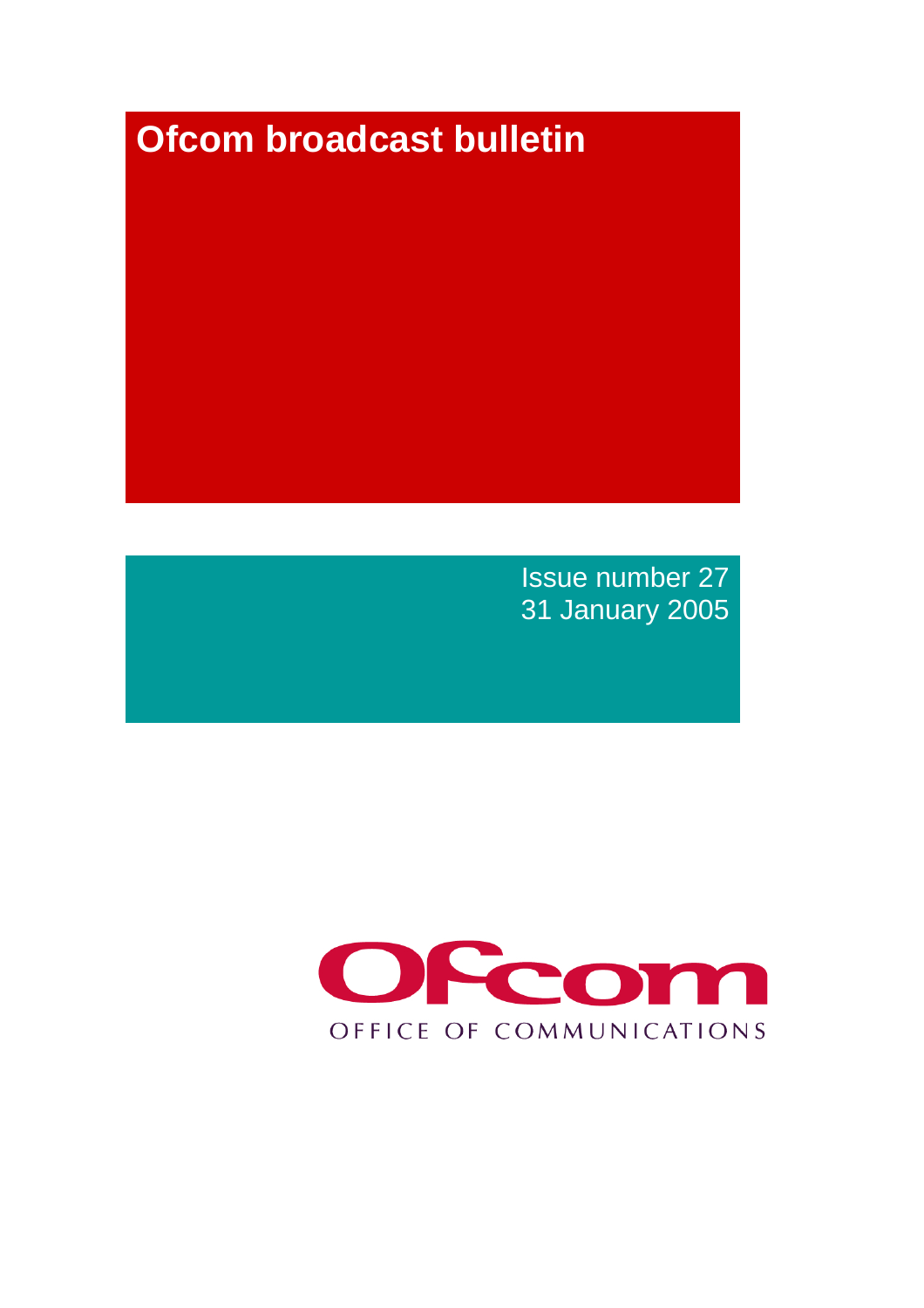Ofcom broadcast bulletin 27 31 January 2005

#### **Contents**

| Introduction | ◠ |
|--------------|---|
|              |   |

# **Standards cases**

| In Breach     | 3  |
|---------------|----|
| Resolved      | .5 |
| Not in Breach | 10 |

# **Fairness and privacy complaints**

| Upheld in Part                               | 12 |
|----------------------------------------------|----|
| Not Upheld                                   | 12 |
| Other programmes not in breach/outside remit | 14 |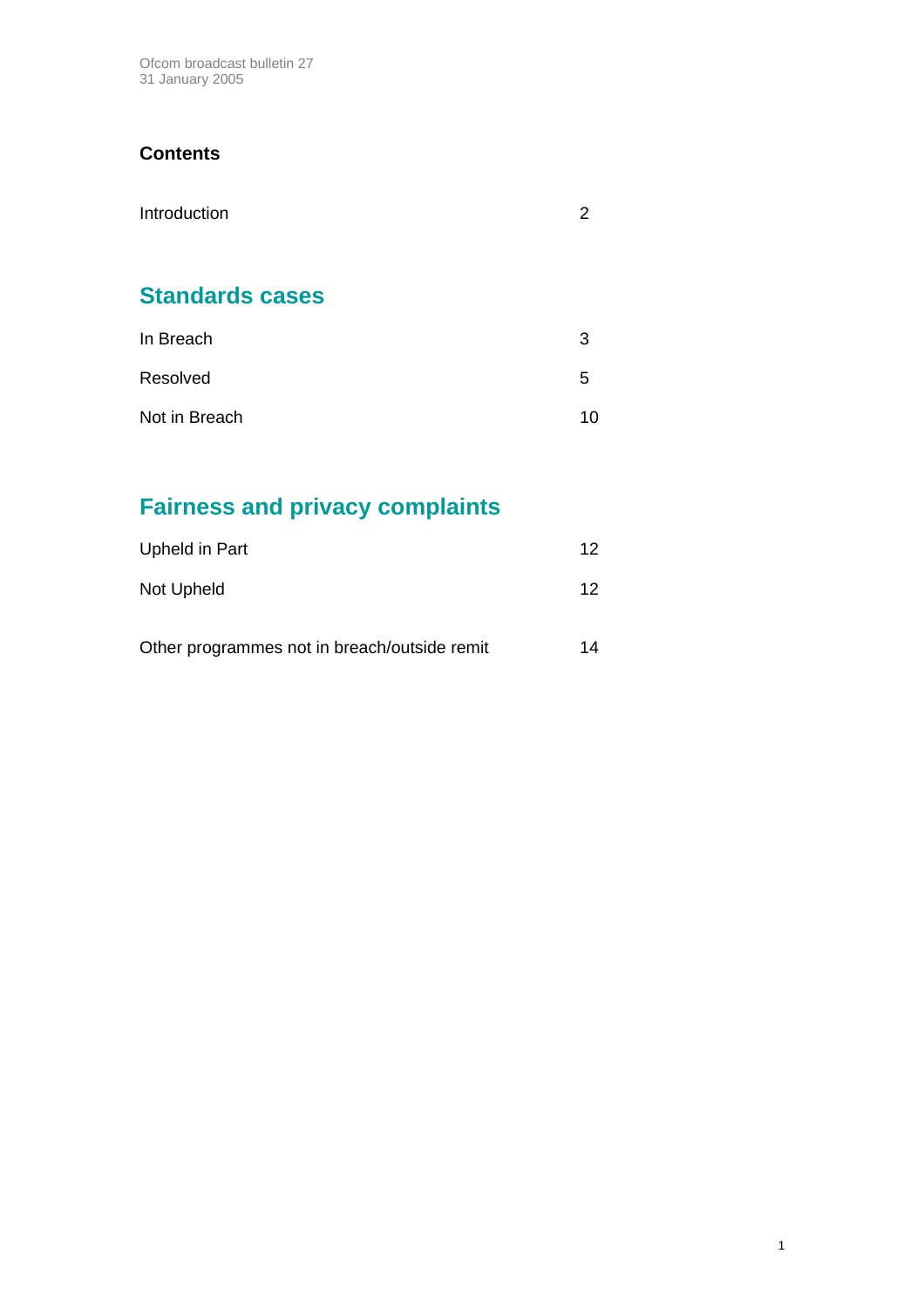#### **Introduction**

The Communications Act allows for the Codes of the legacy regulators to remain in force until such time as Ofcom has developed its own Codes. Ofcom has consulted on its new draft Code.

The new Code will be published this year.

The Codes and rules currently in force for broadcast content are:

- Advertising and Sponsorship Code (Radio Authority)
- News & Current Affairs Code and Programme Code (Radio Authority)
- Code on Standards (Broadcasting Standards Commission)
- Code on Fairness and Privacy (Broadcasting Standards Commission)
- Programme Code (Independent Television Commission)
- Programme Sponsorship Code (Independent Television Commission)
- Rules on the Amount and Scheduling of Advertising

From time to time adjudications relating to advertising content may appear in the bulletin, in relation either to the application of formal sanctions by Ofcom or to legacy cases.

*Copies of the full adjudications for Upheld and Not Upheld Fairness and Privacy cases can be found on the Ofcom website: www.ofcom.org.uk*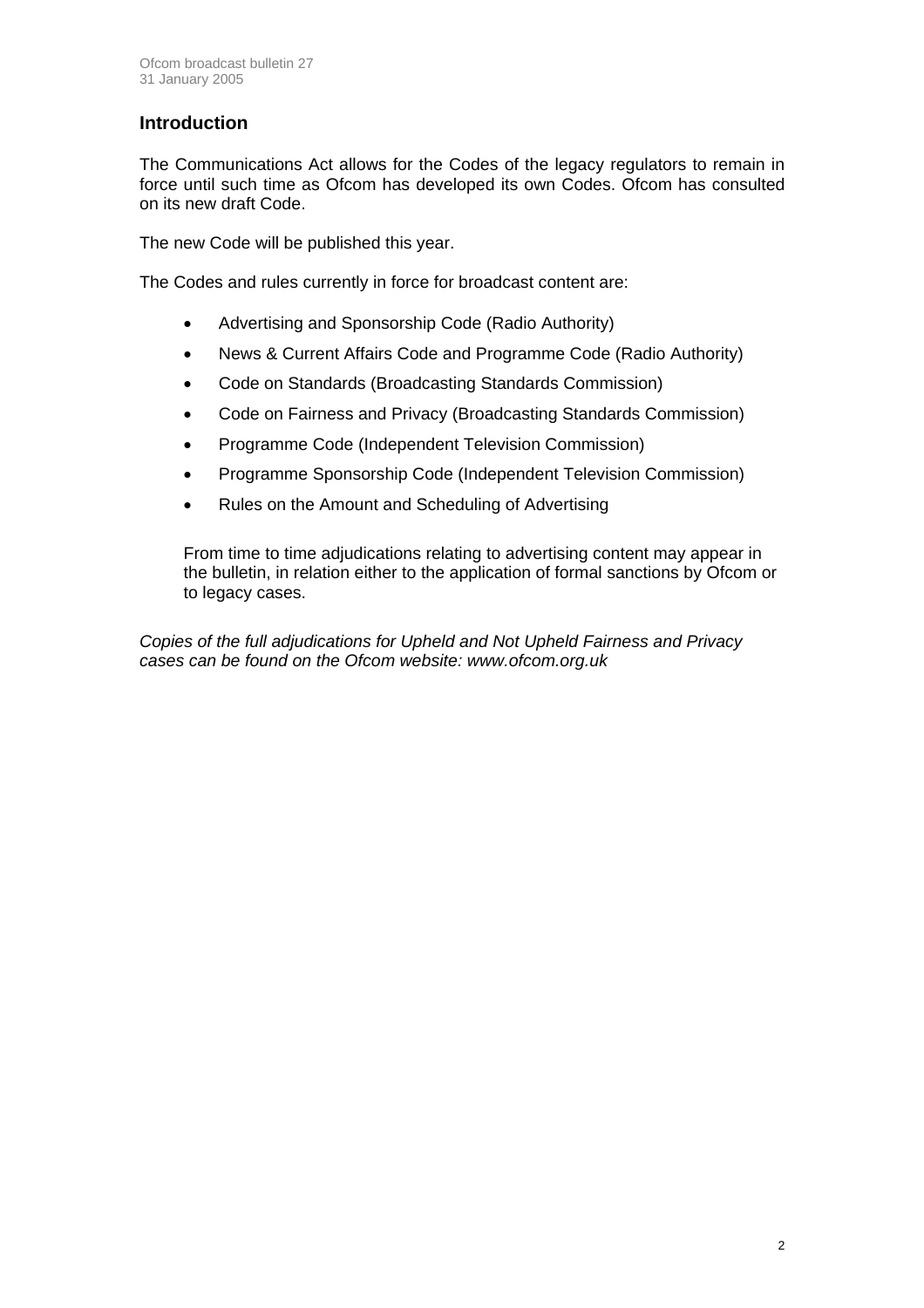#### **Standards cases**

#### **In Breach**

#### **You're on Sky Sports!**

*Sky Sports, 15 November, 22:00*

#### **Introduction**

 $\overline{a}$ 

This is a live phone-in sports show with studio panellists.

During a discussion about the management of Tottenham Hotspurs club, one of the two panellists, Frank McLintock, referred to the changes as like "Ten Little Niggers". After the comment he and his co-panellist Rodney Marsh appeared to be stifling giggles.

Nine complainants were offended by the remark; the reaction of the two panellists after the remark; and the fact that neither Frank McLintock nor the channel made an apology during the programme.

#### **Response**

Sky pointed out that the phrase was used to refer to the Agatha Christie novel of the same name where the characters are eliminated one-by-one. It was used as an analogy for the many departures from Tottenham Football Club and the puzzling nature of the most recent management departure.

Sky and Frank McLintock recognised that the title, which included the word "nigger", was unacceptable and issued an on-air apology in the same programme a week later. The apology included Sky's continued support for eradicating racism from the sport.

#### **Decision**

The use of the term was clearly in reference to Agatha Christie's book. The word was not directed at any one person and we do not believe that there was any overall racist intent in its use. We also welcome the apology broadcast by Sky the following week.

Nevertheless, the word 'nigger' is one of the most offensive and it should only be used where there is clear editorial justification. The use of the title in this context was not justified.

Although the phrase used was the title of the original book, it was renamed '*And Then there were None'* more than fifty years ago, because it was recognised that such a word in this context was unacceptable. Subsequent films and stage plays have used the title *'Ten Little Indians'.* It was therefore unnecessary for Mr McLintock to revert back to the offensive title when making his analogy. The immediate reaction of the panellists and the lack of an instant apology compounded the offence.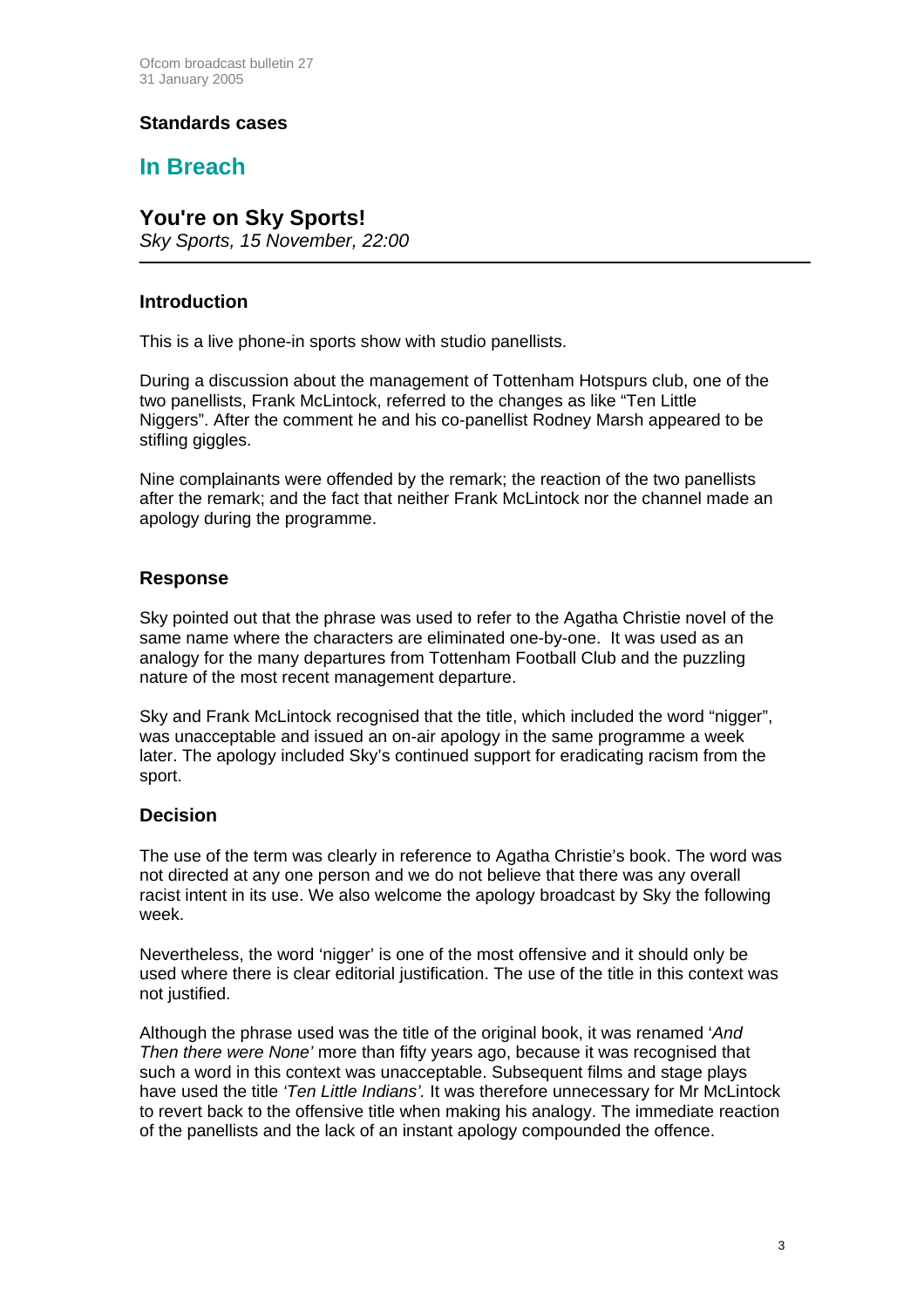The comments were made at a time when racist abuse in football was already on the news agenda and the football commentator should therefore have been more circumspect in the use of words that can cause significant offence.

Given the lack of editorial justification, the use of this word was clearly offensive and in breach of the Code.

#### **The broadcast was in breach of Section 1.8 of the Code (Respect for Human Dignity and Treatment of Minorities)**

#### **Ofcom correction**

In Ofcom's Broadcast Bulletin (No 27) published on 31 January 2005, it was stated in error that comments by Frank McLintock "were made on the day [15 November 2004] when racist abuse of English football players by members of a Spanish crowd was the top news story". In fact his comments were made before this racist chanting occurred (on 17 November 2004).

This is reflected in the revised wording above.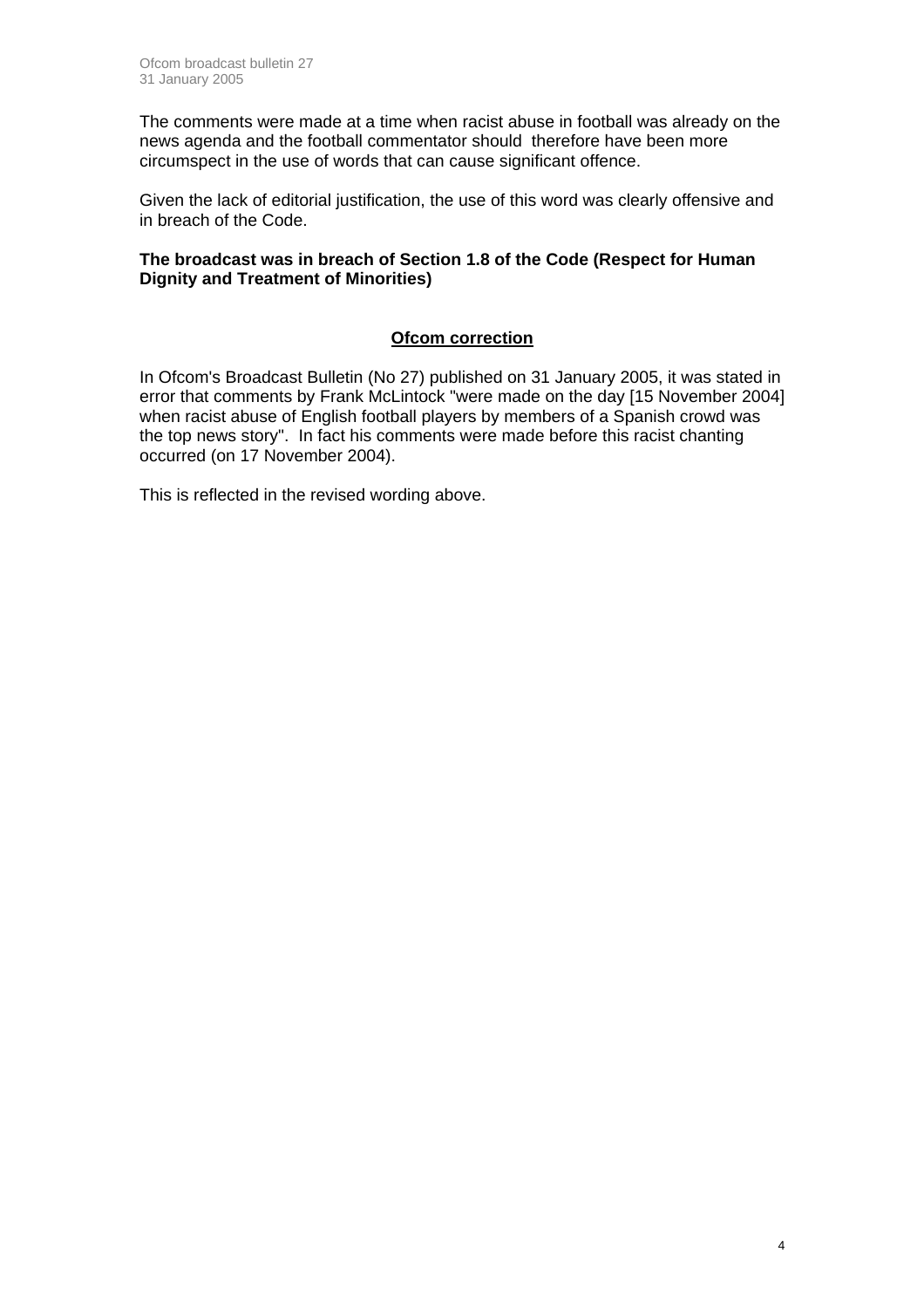# **Resolved**

#### **Mendoza**

*TalkSport, 13 October, 04:20* 

#### **Introduction**

In this live phone-in programme, Mike Mendoza received an email from a listener who urged him not to disparage the Bible and to repent and "call the name of Jesus". Mendoza replied "Jesus Christ. Do me a favour. The Bible's written by a man. It's time you got that through your thick skull".

A listener complained that this was offensive to Christians.

#### **Response**

Talksport recognised that the response seemed to be in violation of the Code. However in mitigation, it pointed out that the email read "…life will leave you unless you repent and call the name of Jesus." The broadcaster felt this was an extreme and intimidating message and that Mendoza's comments should be viewed in light of that provocation. It also pointed out that, in the same programme, Mendoza said that Britain remained a Christian country and defended Christian traditions and beliefs.

Talksport said that it had spoken to Mendoza and made clear to him the importance of adhering to the provisions of the Code. All presenters and producers on the station had also been emailed reminding them of the same section and the importance of compliance.

#### **Decision**

We recognise that such phone-ins are designed to be challenging and abrasive. Usually similar remarks would not have gone beyond the expectations of the likely audience. But to respond in such a way, when it was clear it would be particularly offensive to the religious sensitivities of the person it was directed at, was unnecessary. However, we welcome Talksport's response and believe that it has taken appropriate steps to ensure such remarks are not used again in similar circumstances.

#### **Complaint resolved**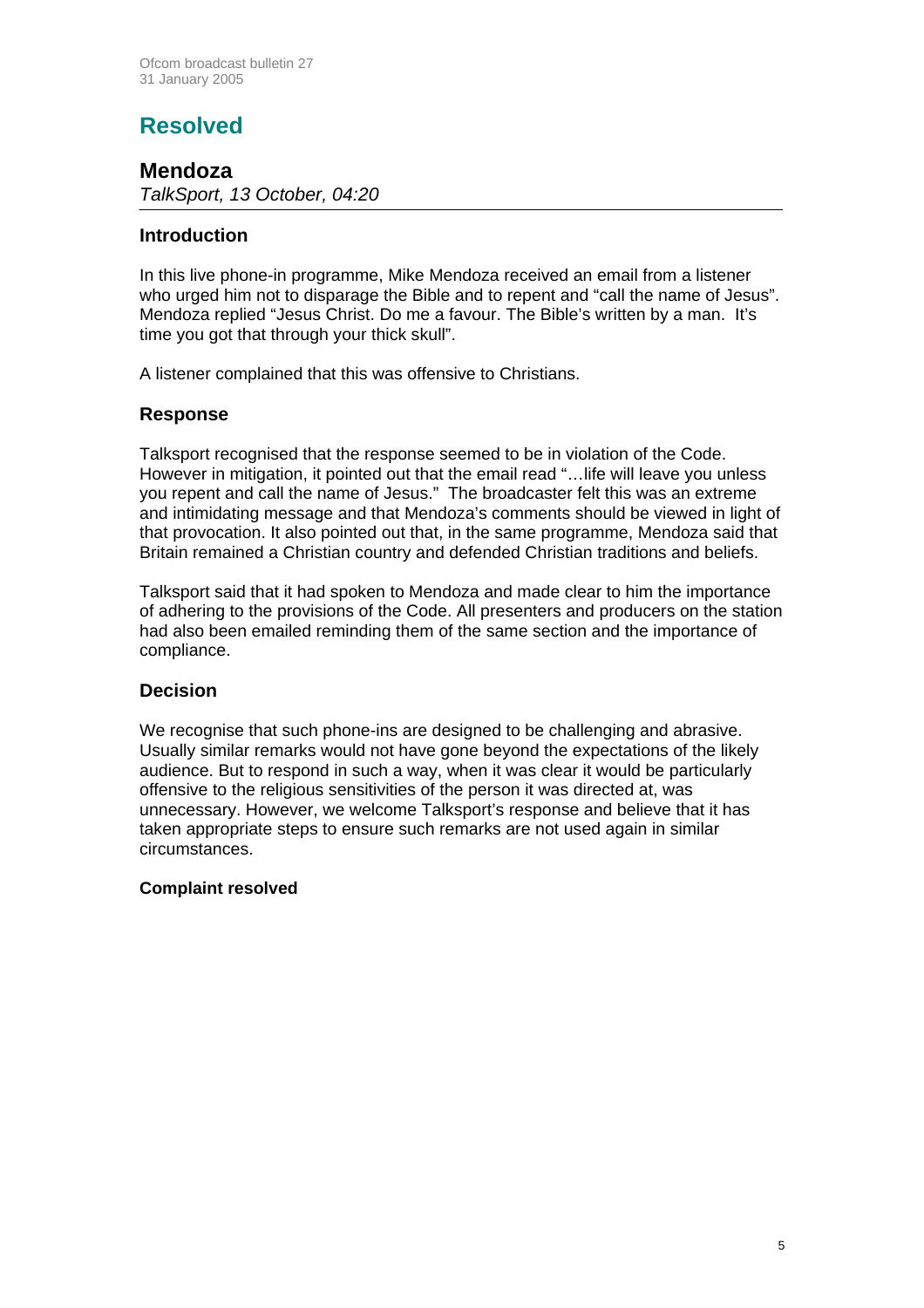#### **Galaxy 102**  *24 September, 11:00*

#### **Introduction**

A listener complained about racist lyrics in a track which he considered unsuitable for broadcast at that time of day.

#### **Response**

Galaxy 102 said that it was clear that the word "nigga" had the potential to cause offence. It was not a term that its presenters used. However, there was some evidence to suggest that attitudes towards the word were changing in younger generations, some of whom had 'reclaimed' it. In this context, some black musicians considered that it was appropriate to use it in their work.

Given the station's format, which includes a large proportion of r 'n' b music, it had given much thought to the issue of whether it was appropriate to broadcast the word and also relied on feedback from listeners. Galaxy said that it employed a number of black presenters on the network and valued their views on this subject.

The station had now reviewed the song and took the decision to remove the word.

#### **Decision**

We recognise that the use of this word provokes different reactions among the audience. Undoubtedly it has the capacity to cause serious offence - especially when targeted deliberately at individuals or groups of people of African descent, with animosity and derision. However, this is not the case in this record.

In this instance, we welcome the action taken by the broadcaster and consider the matter resolved.

#### **Complaint resolved**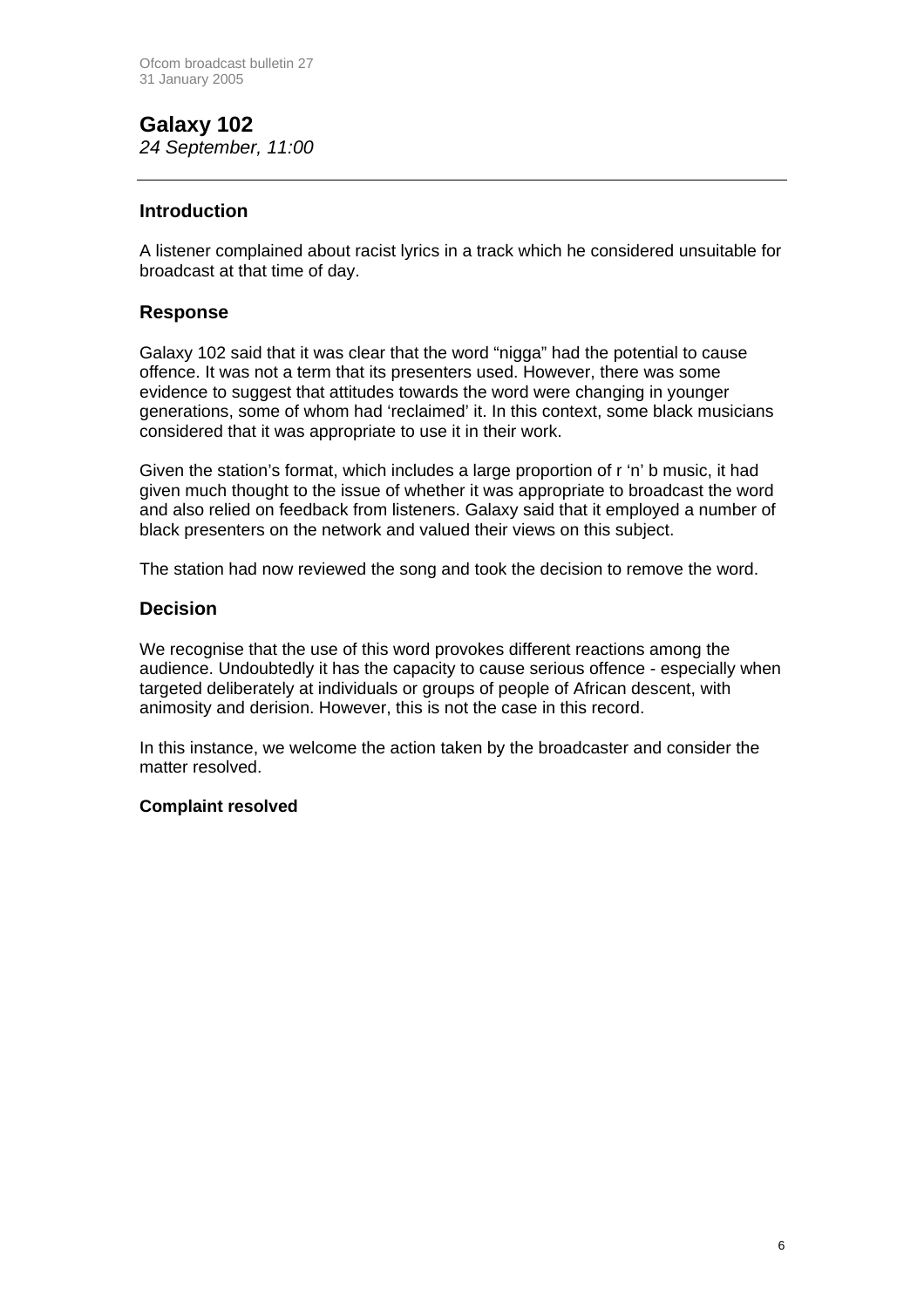#### **News**  *ITV1, 29 October, 18:40*

#### **Introduction**

This bulletin included a story about the number of civilian deaths in the Iraq War. The item included footage filmed from an American fighter plane showing a group of people being bombed and killed. Two complainants said the images were too violent for broadcast so early in the evening when children could be watching - especially since no warning had been given about the nature of the material.

#### **Response**

In its reply, ITN said that this was an important story in the continuing debate about the Iraq War, and that the cockpit video was clearly relevant. However, it agreed that - with the benefit of reflection - the images were perhaps more suitable for a later new bulletin. At the very least, a warning should have been given in the introduction to the item.

#### **Decision**

The images were indistinct, and were filmed from a long-distance by the on-board camera. Nevertheless, the impact of a rocket fired from the plane was clearly seen and the fatal outcome was not in doubt.

We welcome ITN's acknowledgement that the images were more suitable for a later news bulletin, and that a warning should have been given. We consider the matter resolved.

#### **Complaints resolved**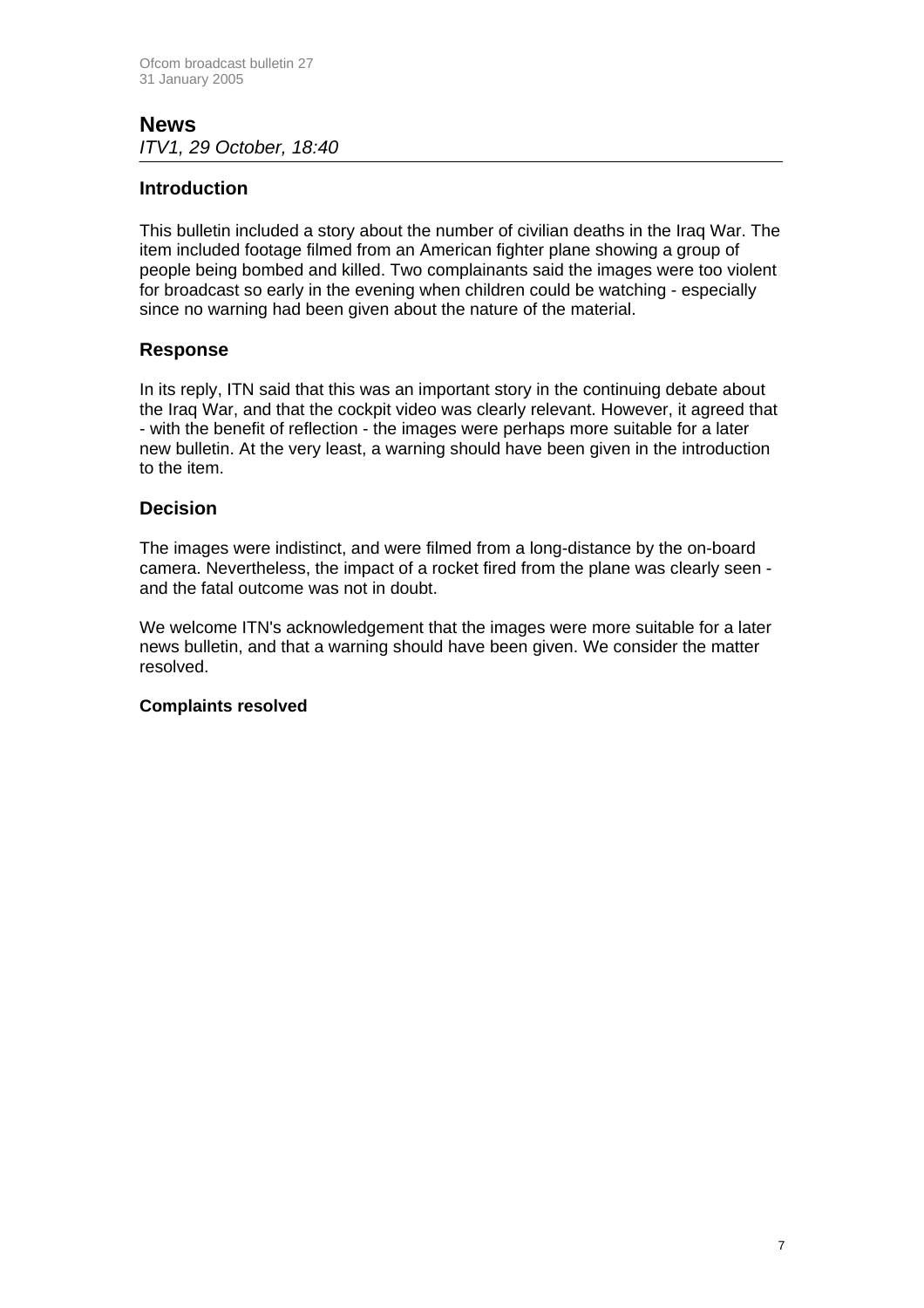#### **X Factor**  *ITV1, 2 October, 18.00*

#### **Introduction**

*X Factor* is an entertainment and talent show. 61 viewers complained about the use of swearing and offensive language ("bloody", "arse", "bollocking") and innuendo. They felt that as the programme was recorded, it could easily have been edited, given the family audience it attracts.

#### **Response**

Channel Television said that when putting this edition together the producers, Thames Television, wanted to capture the mood of the auditions. It was felt that the occasional use of mild bad language would be acceptable to viewers. The word 'bloody' had not been used aggressively, minimising any potential offence. However, Channel apologised for the inclusion of "Christ Almighty" which should have been excluded from the programme; the advice to Thames Television throughout the series had been to avoid the misuse of holy names to avoid causing offence to viewers. The phrase "Simon Cowell needs to get laid" was not offensive as it would not have meant anything to younger members of the audience.

However Channel Television had decided that all subsequent episodes would be edited to be far more suitable for a family audience. In the live show, all participants were briefed to avoid any bad language, even in the post watershed results show. The broadcaster had written to all the viewers who had complained directly to it and received a number of responses from people who were pleased to hear that their comments had been taken on board.

#### **Decision**

The swearwords used were not strong. However we agree that the cumulative effect of the language was unsuitable for this show, which was aimed at a wide ranging family audience - 13% of viewers were aged under 16. We welcome the action taken by Channel Television and consider the matter resolved.

#### **Complaints resolved**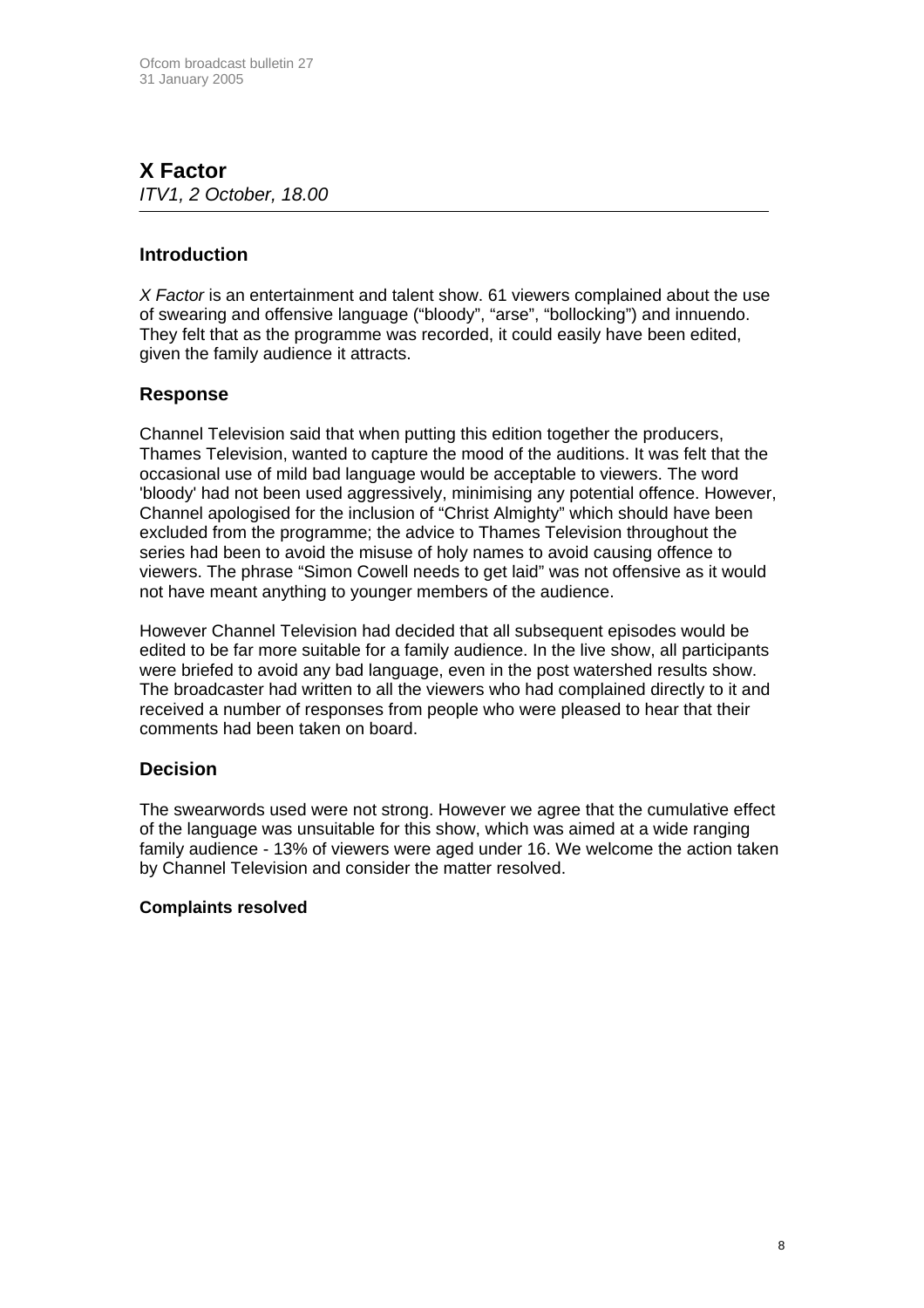# **Crime Fighters**

*Men and Motors, 23 November, 13:50*

#### **Introduction**

This was an early afternoon programme following the work of the British Transport Police at Newcastle railway station. One viewer complained about swearing when a member of the public being questioned by a police officer was heard to say that "he couldn't give a fuck".

#### **Response**

The broadcaster acknowledged that, although a number of edits had been made to comply with Code requirements, this had unfortunately been missed. It apologised for any offence caused. The programme would be re-edited for any possible repeat transmission.

#### **Decision**

We agree that the language was unsuitable for transmission at that time. However we welcome the broadcaster's action and consider that the matter had been resolved.

#### **Complaint resolved**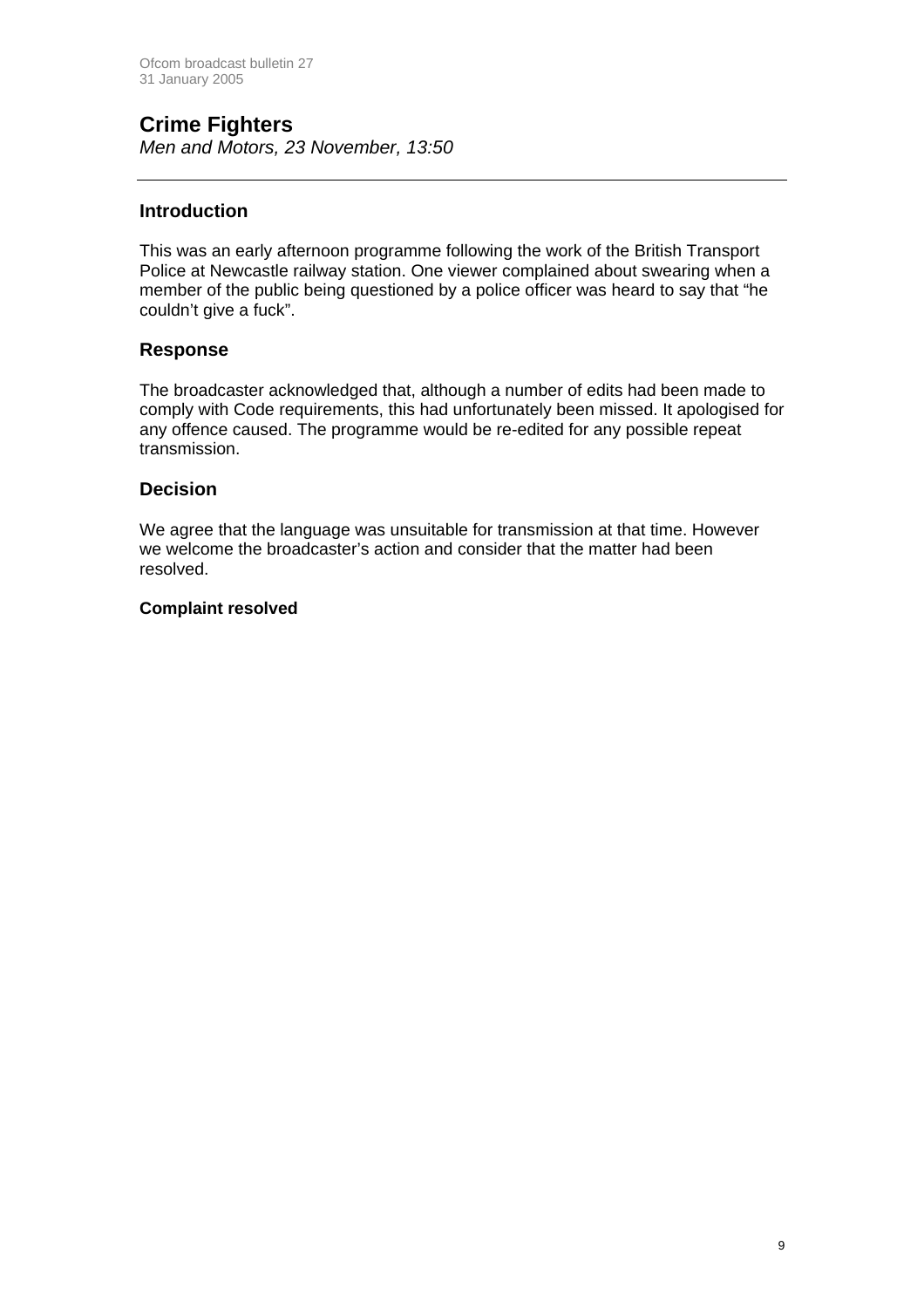# **Not in Breach**

#### **Coronation Street**

*ITV 1, 20 September, 19.30 and 20.30, 22 September, 19.30, 25 September, 13.15* 

#### **Introduction**

In these episodes, the fractured relationship between Sarah Platt and Todd Grimshaw reached a head, when Todd found Sarah in bed with his half-brother, Jason. Ten viewers were concerned about the sexual content in the episodes on 20 September. The majority of viewers (30) were concerned by Todd calling his brother a "bastard" during a heated row on 22 September. Some also believed that Todd's lashing out at the couple was too violent for showing before the 9pm watershed. One viewer was concerned at the portrayal of Sarah and Jason's relationship in the omnibus repeat on 25 September.

#### **Response**

ITV said that the events marked a watershed for the character Todd Grimshaw. Todd's relationship with his fiancée Sarah had broken down when he told her about his sexuality although he naively hoped they could establish an amicable relationship. Sarah rejected every approach and Todd appealed to his brother to help rebuild the relationship.

Finding Jason in bed with Sarah shattered his illusions about both of them. Todd lost control, slapping Sarah and fighting Jason. Although it was essential to demonstrate this loss of control, ITV said that it was careful to avoid gratuitous violence and not exceed viewers' expectations for a drama at this time of the evening.

ITV explained that it carefully considered any use of offensive language, whilst trying to maintain a degree of realism. Words such as "bitch", "slut" and "tart" may be used in angry exchanges, but this was well below the type of language used in reality in similar situations. The broadcaster believed that most age groups would not be offended by this level of usage. Stronger language was used very rarely and, then, only when it was felt appropriate. Todd's use of the word "bastard" reflected the extreme emotion of the situation. In ITV's view, to use less strong language in this extreme circumstance would undermine the reality of the drama and betray the expectations of the audience. However, the broadcaster recognised that the acceptability of this term had shifted over the years and, compared to 20 years ago, this term was now only used in the most emotionally extreme moments. This was the first time this word had been used in two years in *Coronation Street* and it was not used in the daytime omnibus.

ITV pointed out that relationship issues had been key to *Coronation Street* for much of its life. In this case, the scenes between Jason and Sarah were necessarily passionate, fuelled by a combination of alcohol, grief and revenge. However, the scenes did not feature any nudity or sexually explicit behaviour and were intercut with scenes of Todd, nearby, raising the possibility of the couple's discovery. The outcome was that the couple felt deeply ashamed. Sarah upset most of her family and friends, particularly her best friend.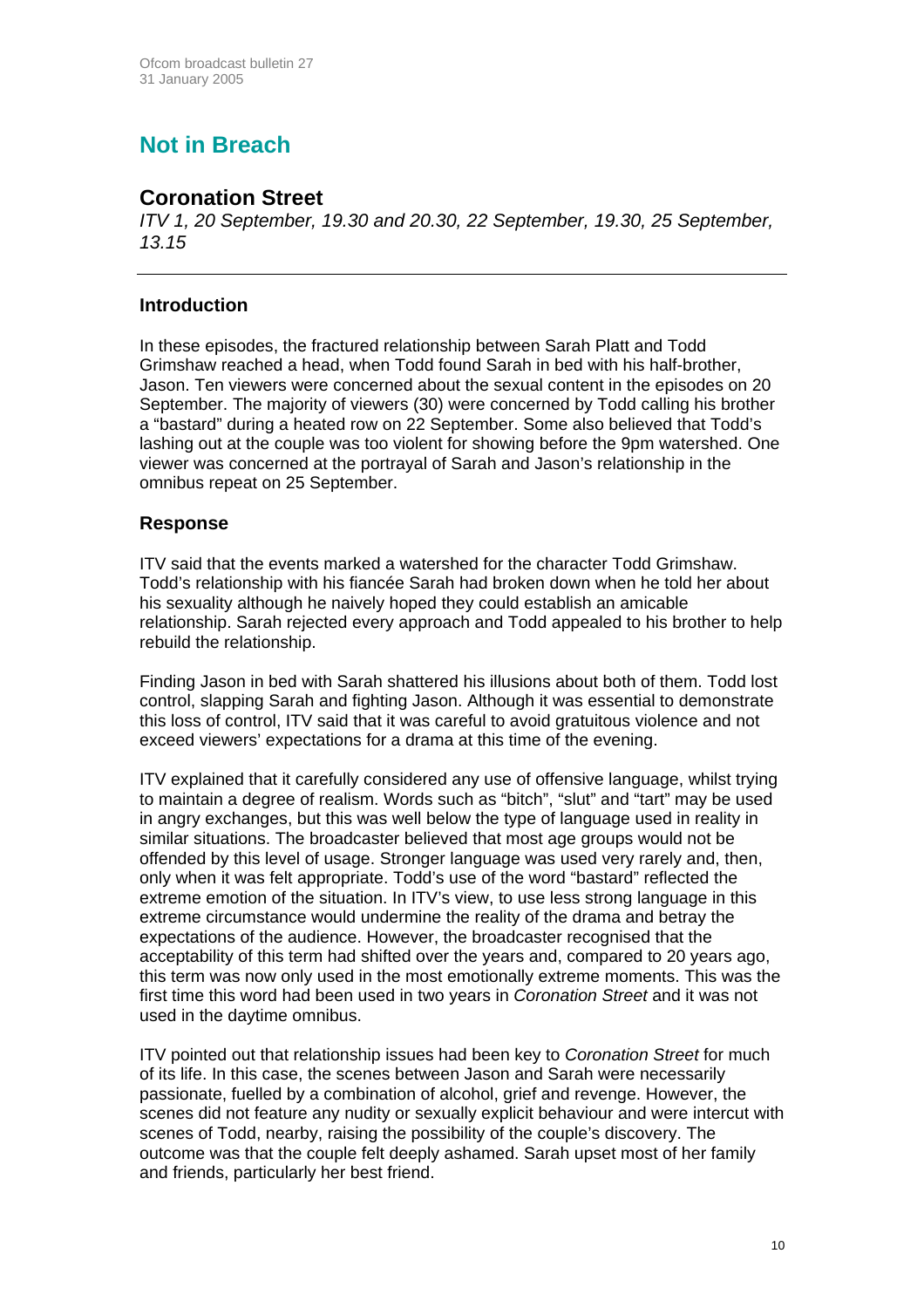Overall, ITV believed that these episodes remained within the general audience's expectations. *Coronation Street* was not specifically aimed at young children. It is a contemporary drama with contemporary realistic themes, but ITV said that it ensured that themes were carefully and appropriately handled for its pre watershed slot.

#### **Decision**

We believe that regular viewers would have been aware of the situation between Sarah and Todd and would not be surprised at the catastrophic repercussions of Jason's involvement with Sarah. The build up to the sexual relationship between Jason and Sarah was passionate, but did not go beyond kissing and limited undressing. The focus was on the dramatic tension of Todd being nearby and discovering Jason and Sarah together. Given this storyline, we believe that most viewers would find this relatively inexplicit level of sexual content acceptable.

Given the situation, Todd's outburst was understandable. The violence was limited, with other characters quickly breaking the fight up and expressing their surprise and disapproval at his reaction. We acknowledge viewers' concerns about the use of offensive language, especially when used in an aggressive manner when children are watching in significant numbers. We recognise that ITV has responded to viewers' concerns about the word "bastard" by limiting its use to the very occasional.

However, we have been concerned in recent months about the increased use of offensive language more generally. Although viewers consider much of this language to be at the milder end of the scale, the increasing frequency of its use has been discussed with the broadcaster.

#### **These programmes were not in breach of the Code**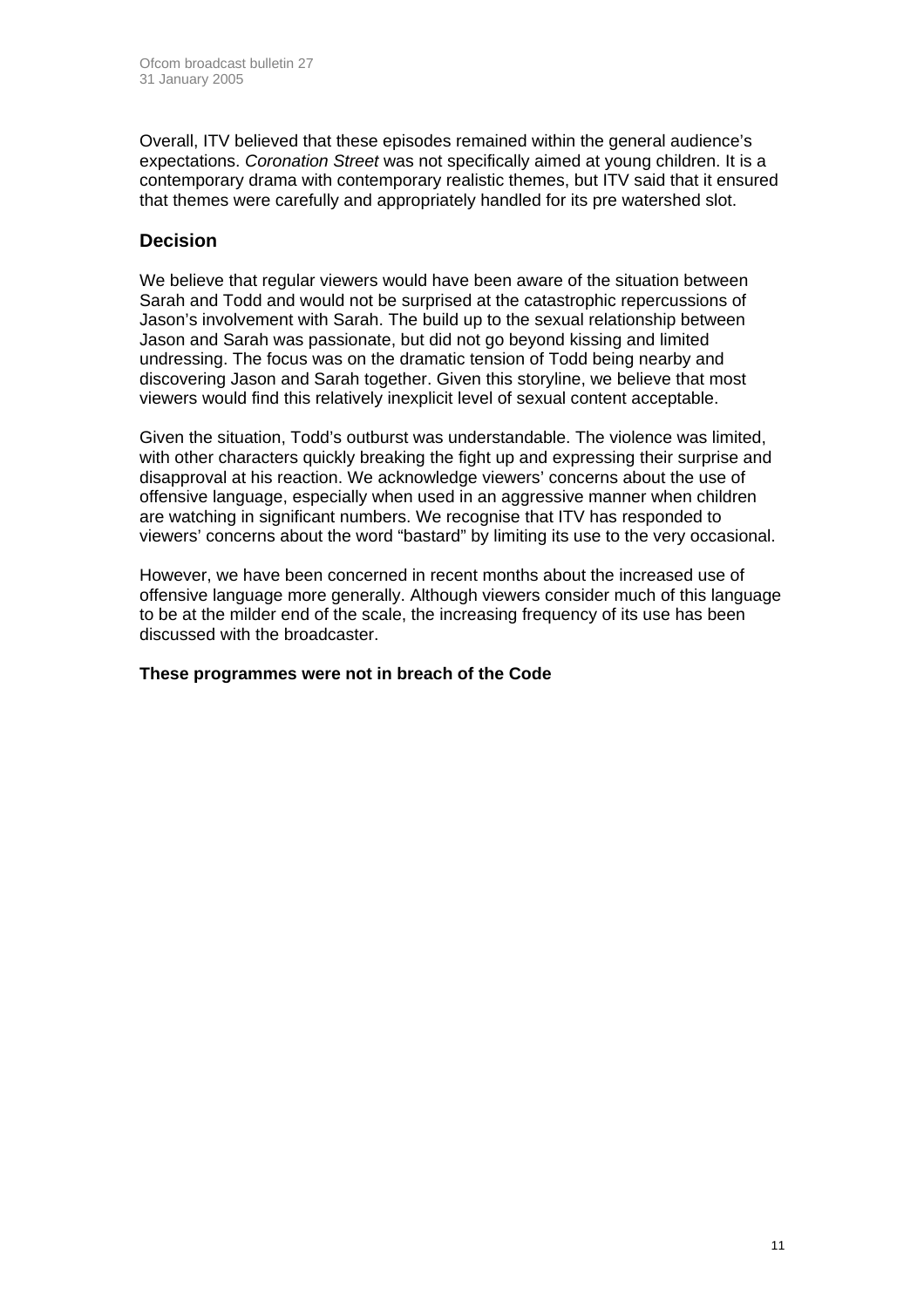#### **Fairness and Privacy cases**

Where a complaint is not upheld there is only a note of the outcome. For a copy of the full adjudication, whether the complaint is upheld or not, go to Ofcom's website at www.ofcom.org.uk/bulletins/ or send a stamped addressed envelope to: Ofcom, Riverside House, 2a Southwark Bridge Road, London SE1 9HA.

## **Summary of Adjudication**

#### **Complaint on behalf of Provident Financial plc and Mr Robin Oakley**

*GMTV, GMTV (ITV1) 16 and 23 July 2003* 

Ofcom has upheld part of a complaint on behalf of Provident Financial plc that two editions of *GMTV* were unfair to it. Ofcom has also upheld a privacy complaint made on behalf of Mr Robin Oakley. Mr Oakley was an employee of Provident Financial and was secretly filmed discussing a loan with a potential client.

Provident Financial was featured in two programmes about high interest rates charged by some loan companies.

Ofcom found that by using secret filming the programmes gave the impression that the company was involved in underhand methods. This was unfair. The programme of 23 July last year unfairly implied Provident Financial was a "loan shark". Provident Financial should therefore have been given an opportunity to respond to this and other criticisms in the programme.

However the programme of 16 July did not give a misleading impression of the company in the ways Provident Financial said and there was an adequate opportunity to respond to the criticisms made in this programme.

By secretly recording the Provident Financial employee, the broadcaster infringed his privacy in both the making and broadcast of the programme. There was no public interest in the footage that justified this. Mr Oakley was simply going about his business and the filming was not necessary to the credibility to the story.

#### **Upheld in Part**

### **Not Upheld**

| <b>Complainant</b> | <b>Programme</b>                                          | Date &<br><b>Broadcaster</b>                       | <b>Type of complaint</b>                                          |
|--------------------|-----------------------------------------------------------|----------------------------------------------------|-------------------------------------------------------------------|
| Mr Howard Harding  | First Edition –<br>Cancer Cures:<br>Who Can You<br>Trust? | Carlton<br><b>Television</b><br>3 February<br>2004 | Unfair treatment<br>and unwarranted<br>infringement of<br>privacy |
| Ms Judy Herring    | The Real Bad<br>Girls                                     | ITV <sub>1</sub><br>25 July 2004                   | Unfair treatment<br>and unwarranted<br>infringement of<br>privacy |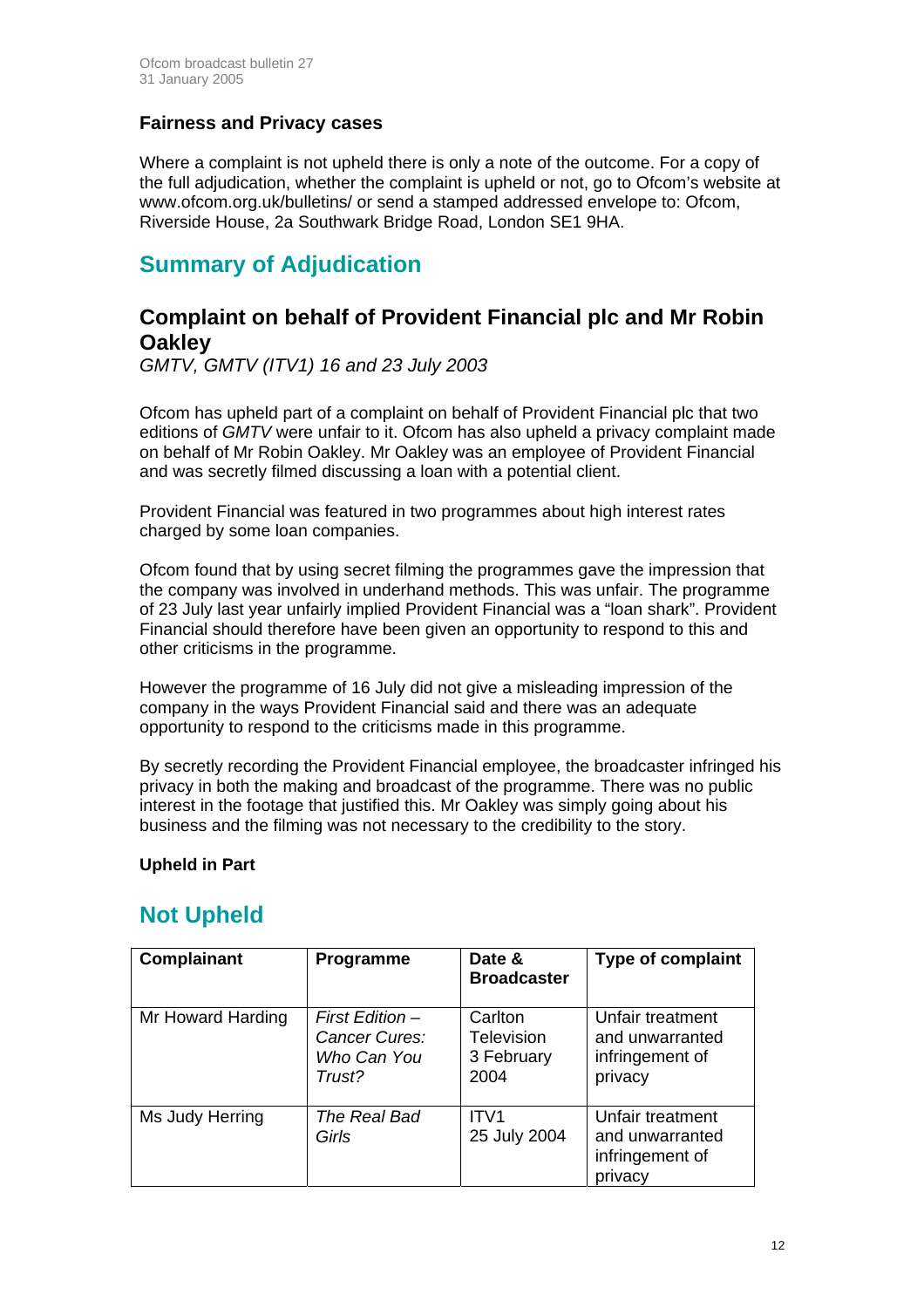| Mr John Lyons                 | Dispatches: Third<br>Class Post | Channel 4<br>29 April 2004                              | Unfairness and<br>unwarranted<br>infringement of<br>privacy |
|-------------------------------|---------------------------------|---------------------------------------------------------|-------------------------------------------------------------|
| Dr Rachhpal Singh<br>Randhawa | Various<br>Programmes           | Panjab Radio<br>11 & 21<br>January 2003<br>& 8 May 2003 | Unfair treatment                                            |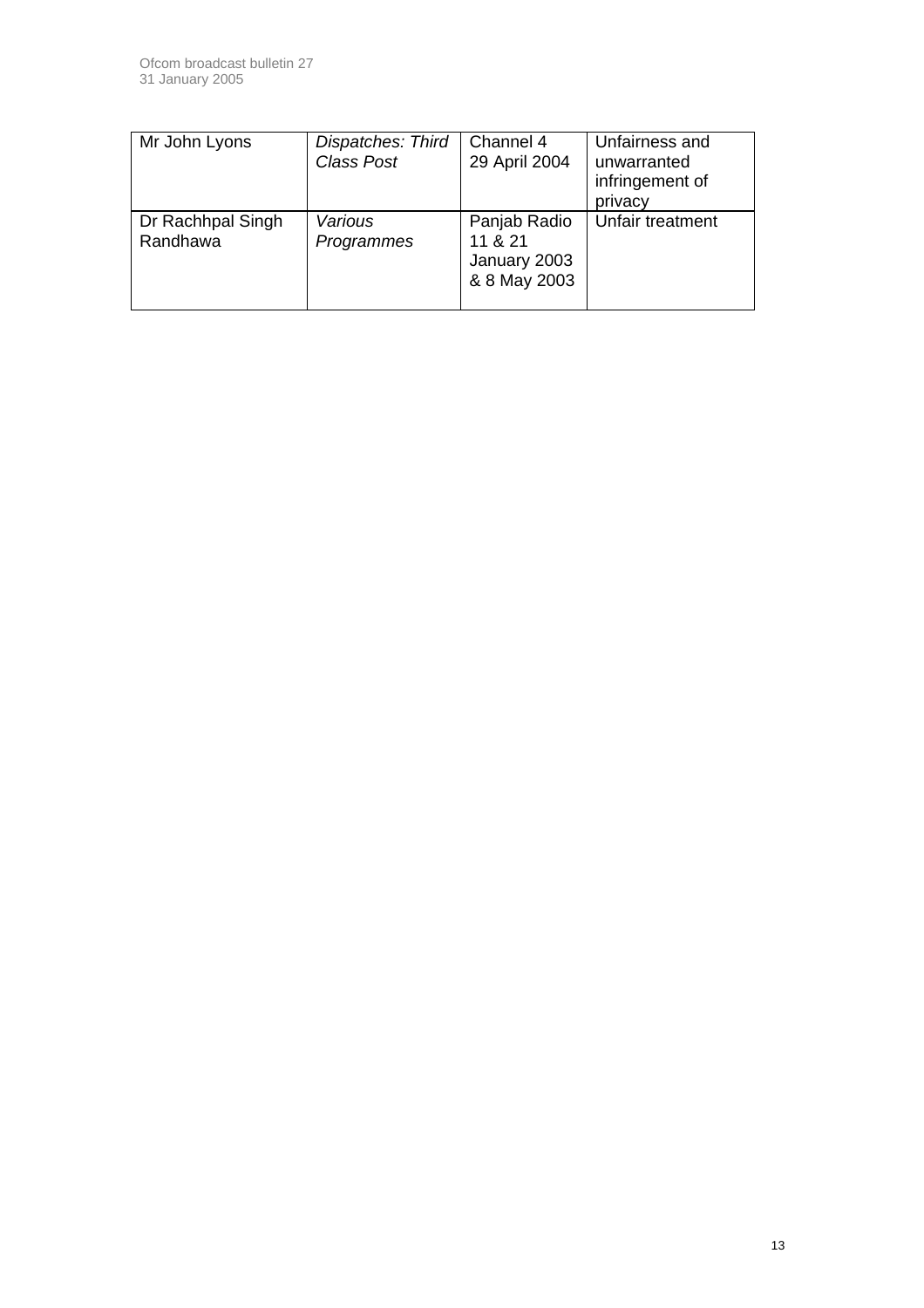#### **Other programmes not in breach/out of remit 22 December – 11 January**

|                              |                 |                         | Sexual              |                         |
|------------------------------|-----------------|-------------------------|---------------------|-------------------------|
| Agatha Christie's Marple     | 19/12/2004      | ITV <sub>1</sub>        | Portrayal           | 1                       |
| BBC London 94.9              | 21/11/2004      | <b>BBC London</b>       | Offence             | 1                       |
| <b>BBC Midlands Today</b>    | 21/12/2004      | BBC1                    | Offence             | $\mathbf 1$             |
| <b>BBC Radio 4</b>           | 22/12/2004      | <b>BBC Radio 4</b>      | Offence             | 1                       |
|                              |                 |                         | Sexual              |                         |
| <b>Best Friends</b>          | 17/12/2004      | ITV1                    | Portrayal           | 1                       |
|                              |                 |                         | Sexual              |                         |
| <b>Best Friends</b>          | 30/12/2004      | ITV1                    | Portrayal           | 1                       |
| <b>British Comedy Awards</b> | 22/12/2004      | ITV1                    | Offence             | 1                       |
| <b>Capital FM Breakfast</b>  | 29/11/2004      | Capital FM              | Offence             | $\mathbf{1}$            |
| Channel 4 News               | 19/12/2002      | Channel 4               | Impartiality        | 1                       |
| Charmed                      |                 | Five                    | Scheduling          | 1                       |
| <b>Coronation Street</b>     | 20/12/2004      | ITV1                    | Offence             | 1                       |
| Dream 107.7                  | 20/12/2004      | Dream 107               | Language            | 1                       |
| Dumber and Dumber            | 22/12/2004      | Five                    | Language            | 1                       |
| <b>Five Live</b>             | 03/09/2004      | <b>BBC Radio 5</b>      | Offence             | $\mathbf 1$             |
| <b>Granada Plus</b>          | 29/12/2004      | Granada Plus            | Other               | 1                       |
| Grumpy Old Men               | 10/09/2004      | BBC <sub>2</sub>        | Offence             | 1                       |
|                              |                 |                         | Religious           |                         |
| Have I Got News For You      | 26/11/2004      | BBC1                    | Offence             | 1                       |
| I'm a Celebrity3             | 29/11/2004      | ITV2                    | Offence             | $\overline{2}$          |
| In the Know                  | 12/06/2004      | BBC1                    | Language            | 1                       |
| <b>ITV News</b>              | 17/12/2004      | ITV1                    | Offence             | 1                       |
| <b>ITV News</b>              | 18/12/2004      | ITV1                    | Offence             | 1                       |
| James Stannage               | 08/12/2004      | <b>Key 103</b>          | Offence             | 1                       |
|                              |                 |                         | Religious           |                         |
| Jonathan Ross                | 18/12/2004      | BBC1                    | Offence             | 1                       |
| Kismat Asian Talk Radio      | $\blacksquare$  | Sunrise Radio           | Offence             | 1                       |
| Kiss 100FM                   | 07/10/2004      | Kiss 100FM              | Language            | 1                       |
|                              |                 | Granada Men &           |                     |                         |
| Men and Motors               | 10/11/2004      | Motors                  | Offence             | 1                       |
| Metro Radio                  | 23/12/2004      | Metro Radio             | Offence             | 1                       |
| Ministry of Mayhem           | 18/12/2004 ITV1 |                         | Sexual<br>Portrayal | 1                       |
| My Dad's the Prime Minster   | 17/12/2004      | BBC1                    | Language            | 1                       |
| My Parents Are Aliens        | 20/12/2004      | ITV1                    | Offence             | 1                       |
|                              |                 |                         |                     | 1                       |
| Pregnancy Week               | 01/09/2004      | Discovery Health        | Offence             |                         |
| Pregnancy Week               | 06/09/2004      | Discovery Health        | Offence             | 5                       |
| Pregnancy Week               | 13/09/2004      | Discovery Health        | Offence             | 1                       |
| Pregnancy Week               | 14/10/2004      | Discovery Health        | Offence             | 1                       |
| <b>Pregnancy Week</b>        | 21/10/2004      | Discovery Health        | Offence             | $\mathbf 1$             |
| Pregnancy Week               | 05/10/2004      | Discovery Health        | Offence             | 1                       |
| Pregnancy Week               | 01/10/2004      | <b>Discovery Health</b> | Offence             | $\overline{c}$          |
| Pregnancy Week               | 11/10/2004      | Discovery Health        | Offence             | $\overline{\mathbf{c}}$ |
| Pregnancy Week               | 21/10/2004      | Discovery Health        | Offence             | 1                       |
| Pregnancy Week               | 30/11/2004      | Discovery Health        | Offence             | 1                       |
| Quiz TV                      | 16/12/2004      | Discovery Health        | Offence             | 1                       |
| Radio 2                      | 20/11/2004      | <b>BBC Radio 2</b>      | Language            | 1                       |